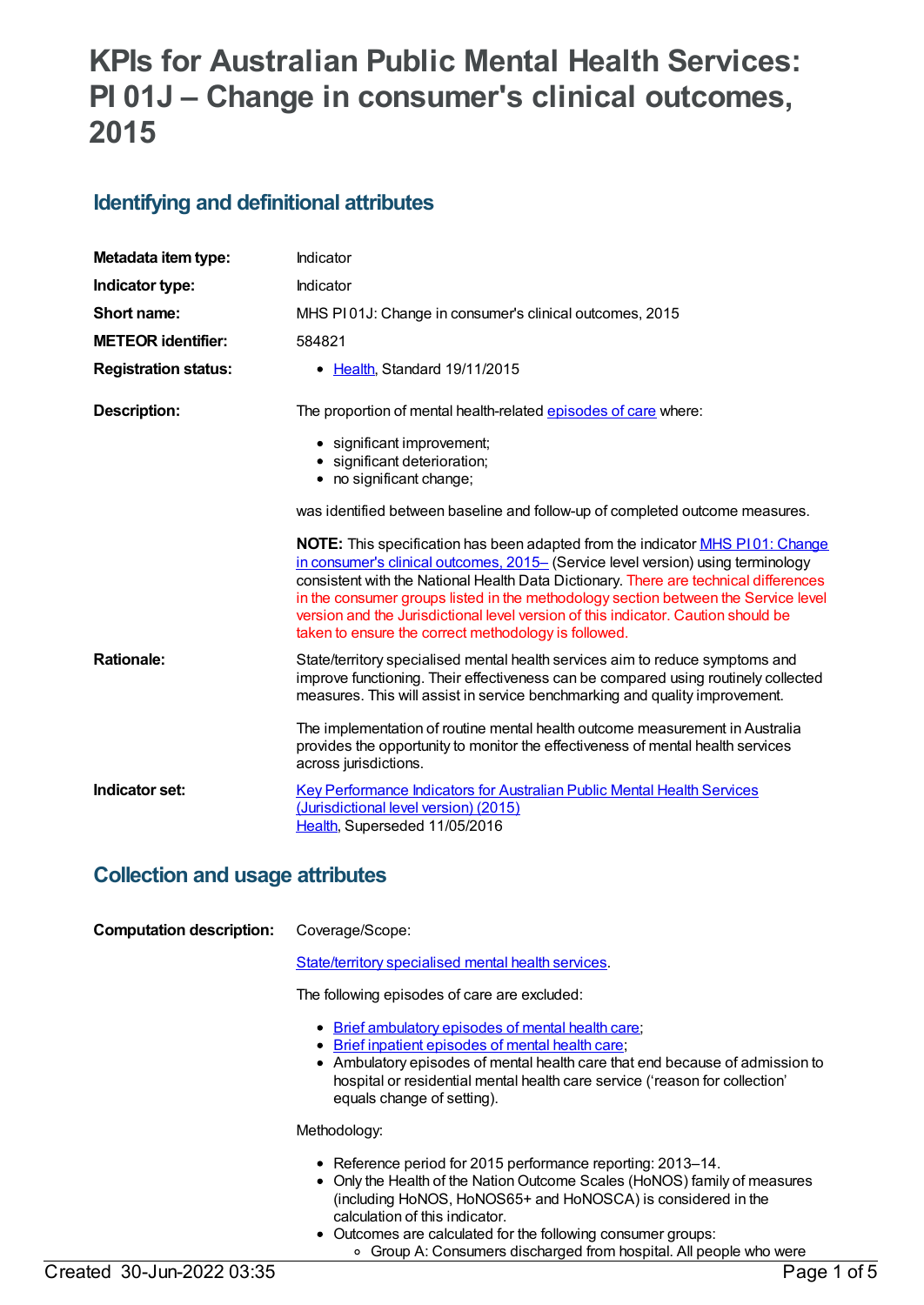discharged from an acute admitted patient mental health care service within the reference period. Scores should be calculated as the difference between the total score recorded at admission (the 'baseline') and discharge (the 'follow-up').

- <sup>o</sup> Group B: Consumers discharged from ambulatory care. All people who were discharged from an ambulatory care episode, provided by an ambulatory mental health care service, within the reference period. Scores should be calculated as the difference between the total score recorded at admission to the episode (the 'baseline'), and discharge from the episode (the 'follow-up'). Ambulatory episodes that are completed because the consumer was admitted to hospital or residential mental health care are excluded from the analysis that is, where the National Outcomes Casemix Collection (NOCC) 'reason for collection' equals change of setting.
- <sup>o</sup> Group C: Consumers in ongoing ambulatory care. All people who have an 'open' ambulatory episode of care at the end of reference period. Scores should be calculated as the difference between the total score recorded on the first occasion rated within the reference period which will be either admission or review, (the 'baseline') and the last occasion rated which will be a review (the 'follow-up') in the same reference period.
- Group change analyses can only be determined for episodes of care where both baseline and follow-up ratings are present. This excludes specific episodes defined by the NOCC data collection protocol as not requiring follow-up as well as episodes where either the baseline or follow-up measure is not available.
- The total score is determined for each individual baseline and follow-up score. This is the sum total of the 12 HoNOS/65+ scales or the first 13 items of the 15 HoNOS Children and Adolescents (HoNOSCA). Where one or more of the HoNOS/65+ or HoNOSCA items have not been completed correctly, the collection occasion should only be regarded as valid and complete if:
	- For the HoNOS and HoNOS65+: A minimum of 10 of the 12 items have a valid severity rating (i.e. a rating of either 0, 1, 2, 3 or 4);
	- For the HoNOSCA a minimum of 11 of the first 13 items have a valid severity rating;
	- There are no corrections made for missing items.
- Scores are classified as either 'significant improvement', 'significant deterioration' or 'no significant change', based on the effect size statistic.
- The reference period for this indicator is typically a single financial year, and the impact of modifying the reference period is unknown.

#### Definition notes:

|                                 | • For the purposes of this KPI, a medium effect size of 0.5 is used to assign<br>outcome scores to the three outcome categories. A medium effect size is<br>equivalent to an individual change score of at least one half (0.5) of a<br>standard deviation.<br>• Individual episodes are classified as either: 'significant improvement' if the<br>effect size index is greater than or equal to positive 0.5; 'significant<br>deterioration' if the effect size index is less than or equal to negative 0.5; or<br>'no change' if the index is greater than -0.5 and less than 0.5.<br>• Analyses of the 2010–11 national pool of NOCC data identified that for:<br>• Inpatient and ambulatory settings a four point threshold indicates a<br>medium effect size. In practice this means an individual change score<br>of a least four points equates to a medium effect size and significant<br>change. This threshold is the same for all three HoNOS measures. |
|---------------------------------|--------------------------------------------------------------------------------------------------------------------------------------------------------------------------------------------------------------------------------------------------------------------------------------------------------------------------------------------------------------------------------------------------------------------------------------------------------------------------------------------------------------------------------------------------------------------------------------------------------------------------------------------------------------------------------------------------------------------------------------------------------------------------------------------------------------------------------------------------------------------------------------------------------------------------------------------------------------------|
| <b>Computation:</b>             | (Numerator $\div$ Denominator) x 100                                                                                                                                                                                                                                                                                                                                                                                                                                                                                                                                                                                                                                                                                                                                                                                                                                                                                                                               |
|                                 | Calculated separately for each group.                                                                                                                                                                                                                                                                                                                                                                                                                                                                                                                                                                                                                                                                                                                                                                                                                                                                                                                              |
| Numerator:                      | Number of completed or ongoing episodes of mental health care with completed<br>outcome measures, partitioned by setting, where significant<br>improvement/significant deterioration/no significant change was identified between<br>baseline and follow-up within the reference period.                                                                                                                                                                                                                                                                                                                                                                                                                                                                                                                                                                                                                                                                           |
| <b>Numerator data elements:</b> |                                                                                                                                                                                                                                                                                                                                                                                                                                                                                                                                                                                                                                                                                                                                                                                                                                                                                                                                                                    |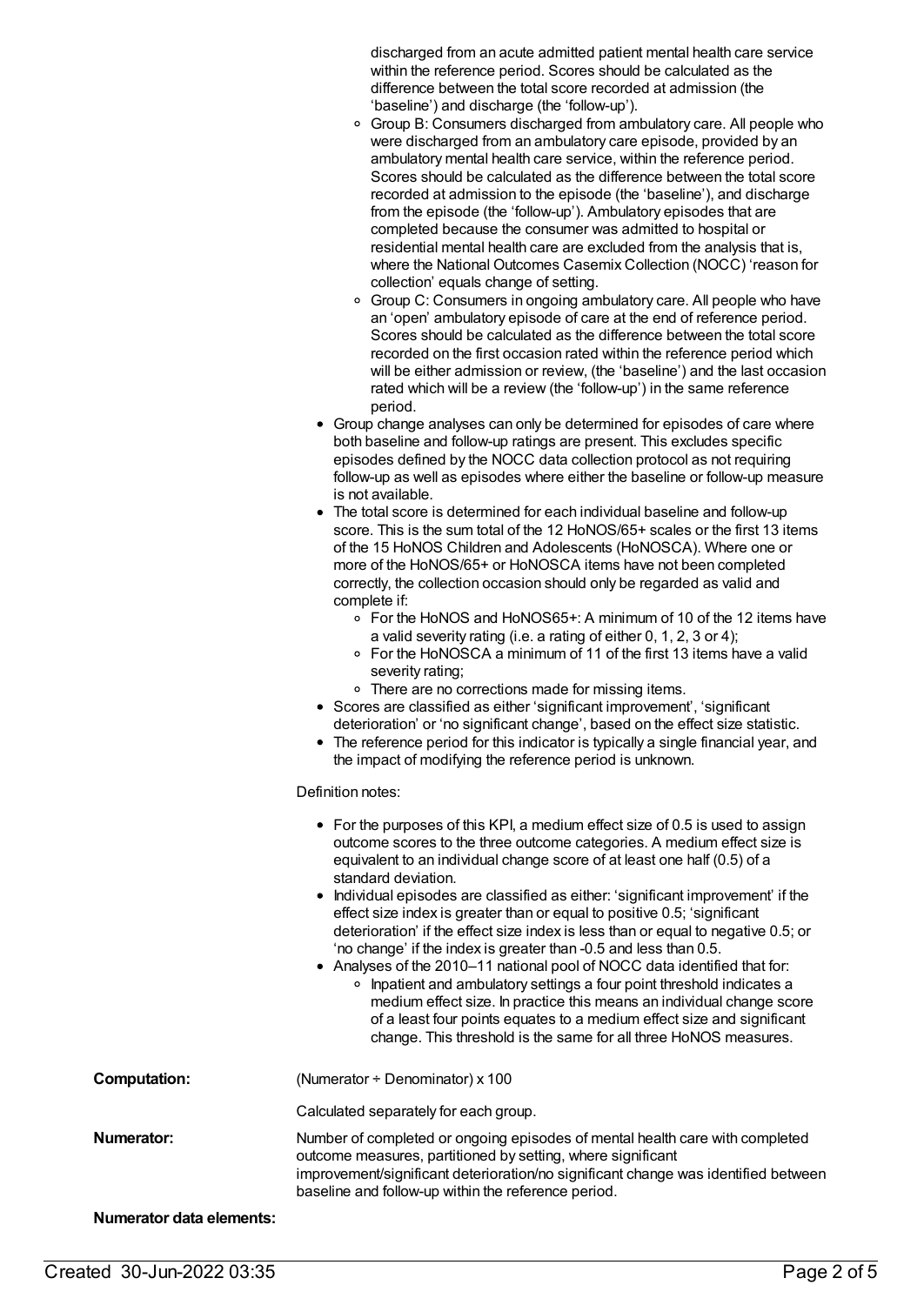#### **Data Element / Data Set**

#### **Data Element**

Number of episodes with a completed outcome measure where no significant change was identified

**Data Source**

National Outcomes and Casemix Collection (NOCC)

**Guide for use**

Data source type: Clinical outcome measure

#### **Data Element / Data Set**

#### **Data Element**

Number of episodes with a completed outcome measure where significant deterioration was identified

**Data Source**

National Outcomes and Casemix Collection (NOCC)

#### **Guide for use**

Data source type: Clinical outcome measure

#### **Data Element / Data Set**

#### **Data Element**

Number of episodes with a completed outcome measure where significant improvement was identified

**Data Source**

National Outcomes and Casemix Collection (NOCC)

**Guide for use**

Data source type: Clinical outcome measure

#### **Data Element / Data Set**

Specialised mental health [service—admitted](https://meteor.aihw.gov.au/content/288889) patient care program type, code N

#### **NMDS / DSS**

Mental health [establishments](https://meteor.aihw.gov.au/content/493652) NMDS 2013-14

#### **Data Element / Data Set**

Person—level of psychiatric symptom severity, Health of the Nation Outcome Scale 65+ score code N

#### **Guide for use**

Data source type: Clinical outcome measure

**Data Source**

National Outcomes and Casemix Collection (NOCC)

#### **Data Element / Data Set**

Person—level of psychiatric symptom severity, Health of the Nation Outcome Scale for Children and Adolescents score code N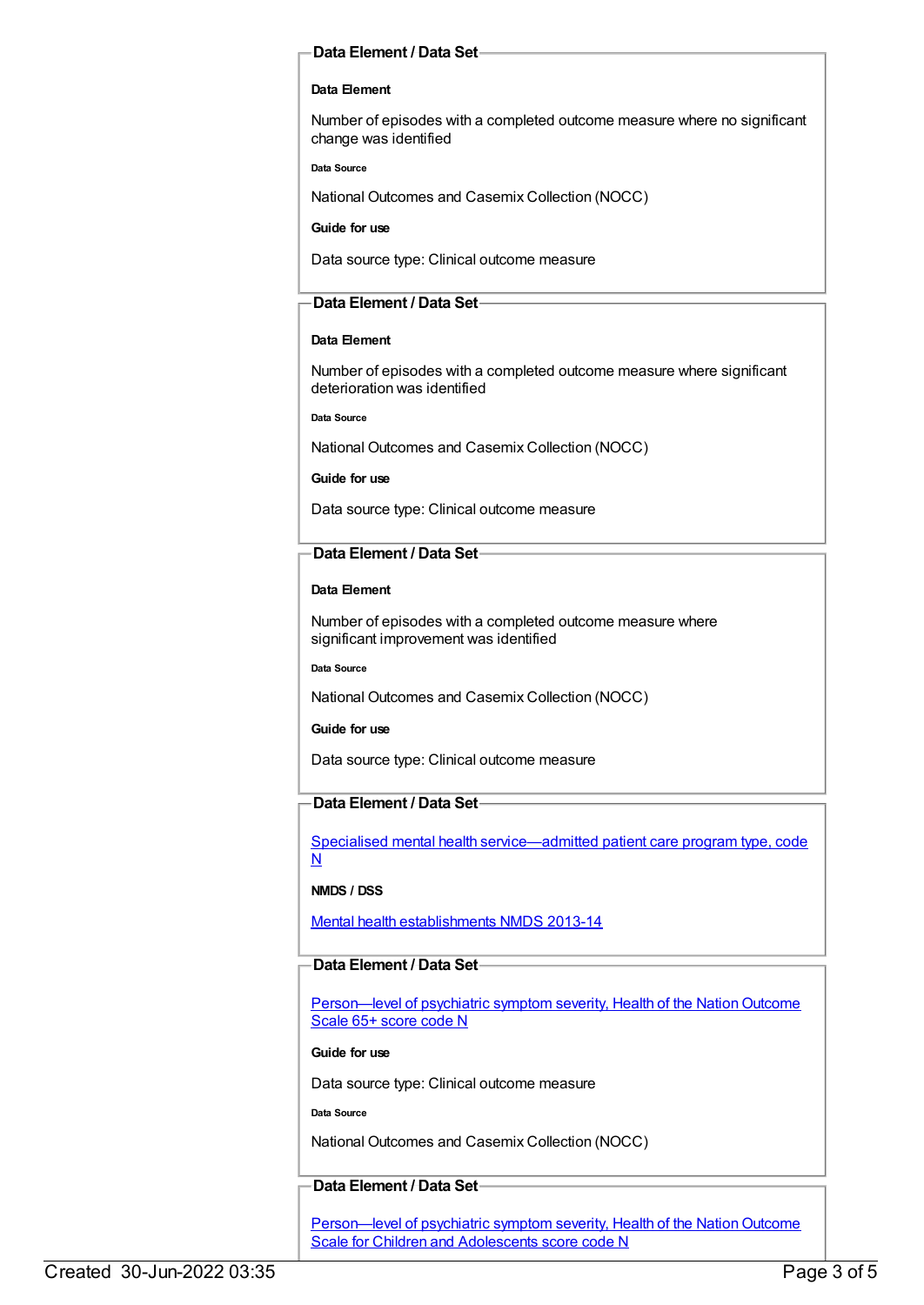|                                         | Guide for use                                                                                                                                                                                                        |
|-----------------------------------------|----------------------------------------------------------------------------------------------------------------------------------------------------------------------------------------------------------------------|
|                                         | Data source type: Clinical outcome measure                                                                                                                                                                           |
|                                         | Data Source                                                                                                                                                                                                          |
|                                         |                                                                                                                                                                                                                      |
|                                         | National Outcomes and Casemix Collection (NOCC)                                                                                                                                                                      |
|                                         | Data Element / Data Set                                                                                                                                                                                              |
|                                         | Person—level of psychiatric symptom severity, Health of the Nation Outcome<br>Scale score code N                                                                                                                     |
|                                         | Guide for use                                                                                                                                                                                                        |
|                                         | <b>Data Source</b>                                                                                                                                                                                                   |
|                                         | National Outcomes and Casemix Collection (NOCC)                                                                                                                                                                      |
| Denominator:                            | │ Data source type: Clinical outcome measure<br>Number of completed or ongoing episodes of mental health care with completed.<br>putcome measures, partitioned by mental health setting within the reference period. |
| Denominator data<br>elements:           | Data Element / Data Set-                                                                                                                                                                                             |
|                                         | Data Element                                                                                                                                                                                                         |
|                                         | Total number of episodes with a completed outcome measure of significant<br>improvement, no significant change or significant deterioration                                                                          |
|                                         | Data Source                                                                                                                                                                                                          |
|                                         | National Outcomes and Casemix Collection (NOCC)                                                                                                                                                                      |
|                                         | Guide for use                                                                                                                                                                                                        |
|                                         | Data source type: Clinical outcome measure                                                                                                                                                                           |
| Disaggregation:                         | Service variables: Nil                                                                                                                                                                                               |
|                                         | Consumer attributes: Age (0-17, 18-64, 65+)                                                                                                                                                                          |
| <b>Disaggregation data</b><br>elements: | Data Element / Data Set-                                                                                                                                                                                             |
|                                         | Person-age, total years N[NN]                                                                                                                                                                                        |
|                                         | Guide for use                                                                                                                                                                                                        |
|                                         | Age to be calculated as at start of the episode of care.                                                                                                                                                             |
|                                         | Data Source                                                                                                                                                                                                          |
|                                         | National Outcomes and Casemix Collection (NOCC)                                                                                                                                                                      |
|                                         |                                                                                                                                                                                                                      |

## **Representational attributes**

| <b>Representation class:</b> | Percentage    |
|------------------------------|---------------|
| Data type:                   | Real          |
| Unit of measure:             | Service event |
| Format:                      | N[NN].N       |
|                              |               |

### **Indicator conceptual framework**

| <b>Framework and</b> | Effective |
|----------------------|-----------|
| dimensions:          |           |